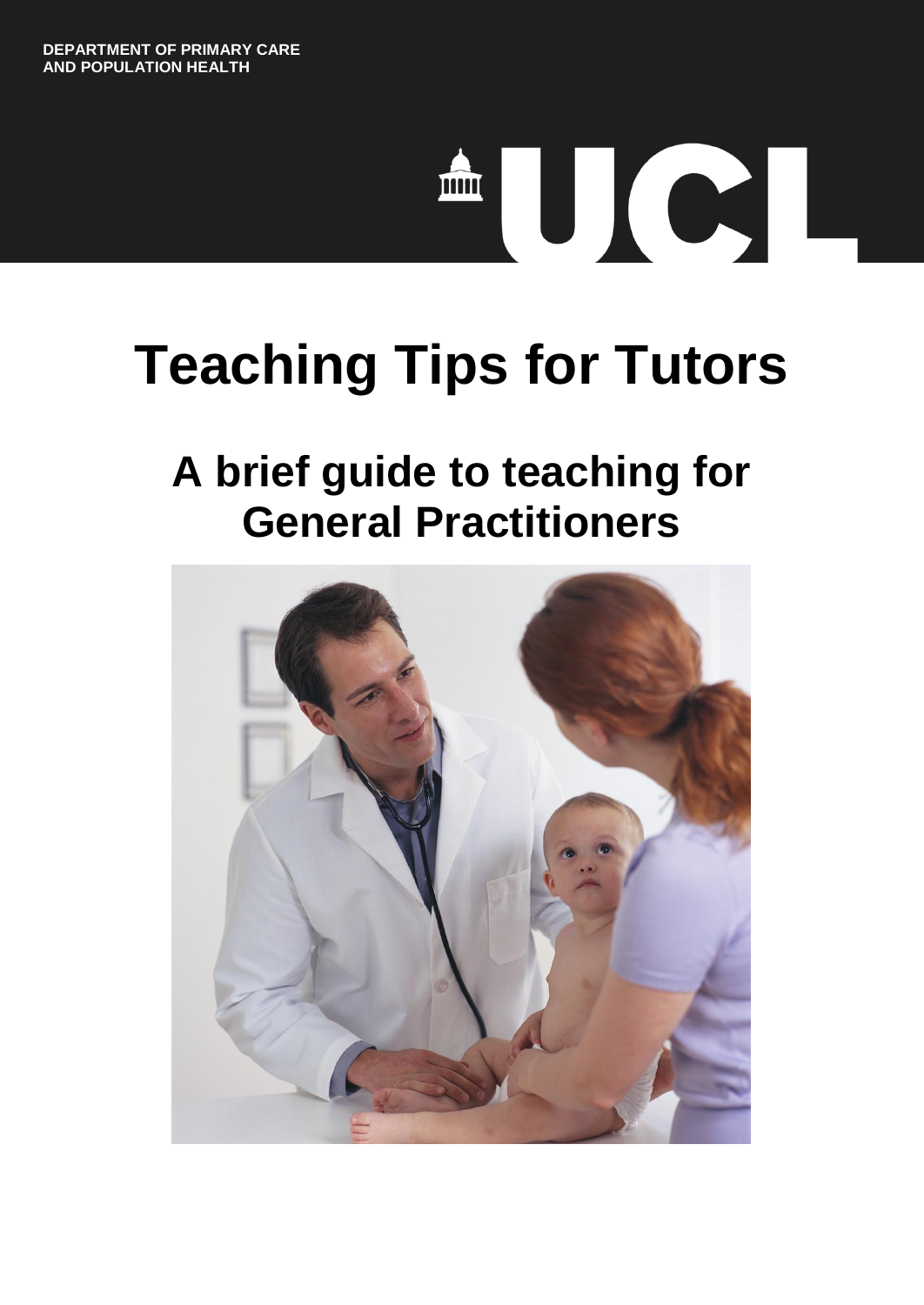# **Contents**

| $\label{eq:interoduction} \mbox{Introduction} \,\, \ldots \,\, \ldots \,\, \ldots \,\, \ldots \,\, \ldots \,\, \ldots \,\, \ldots \,\, \ldots \,\, \ldots \,\, \ldots \,\, \ldots \,\, \ldots \,\, \ldots \,\, \ldots \,\, \ldots \,\, \ldots \,\, \ldots \,\, \ldots \,\, \ldots \,\, \ldots \,\, \ldots \,\, \ldots \,\, \ldots \,\, \ldots \,\, \ldots \,\, \ldots \,\, \ldots \,\, \ldots \,\, \ldots \,\, \ldots \,\, \ldots \,\, \ldots \,\, \ldots \,\, \ldots \$ |  |  |  |  |
|--------------------------------------------------------------------------------------------------------------------------------------------------------------------------------------------------------------------------------------------------------------------------------------------------------------------------------------------------------------------------------------------------------------------------------------------------------------------------|--|--|--|--|
|                                                                                                                                                                                                                                                                                                                                                                                                                                                                          |  |  |  |  |
|                                                                                                                                                                                                                                                                                                                                                                                                                                                                          |  |  |  |  |
|                                                                                                                                                                                                                                                                                                                                                                                                                                                                          |  |  |  |  |
|                                                                                                                                                                                                                                                                                                                                                                                                                                                                          |  |  |  |  |
|                                                                                                                                                                                                                                                                                                                                                                                                                                                                          |  |  |  |  |
|                                                                                                                                                                                                                                                                                                                                                                                                                                                                          |  |  |  |  |
|                                                                                                                                                                                                                                                                                                                                                                                                                                                                          |  |  |  |  |
|                                                                                                                                                                                                                                                                                                                                                                                                                                                                          |  |  |  |  |
|                                                                                                                                                                                                                                                                                                                                                                                                                                                                          |  |  |  |  |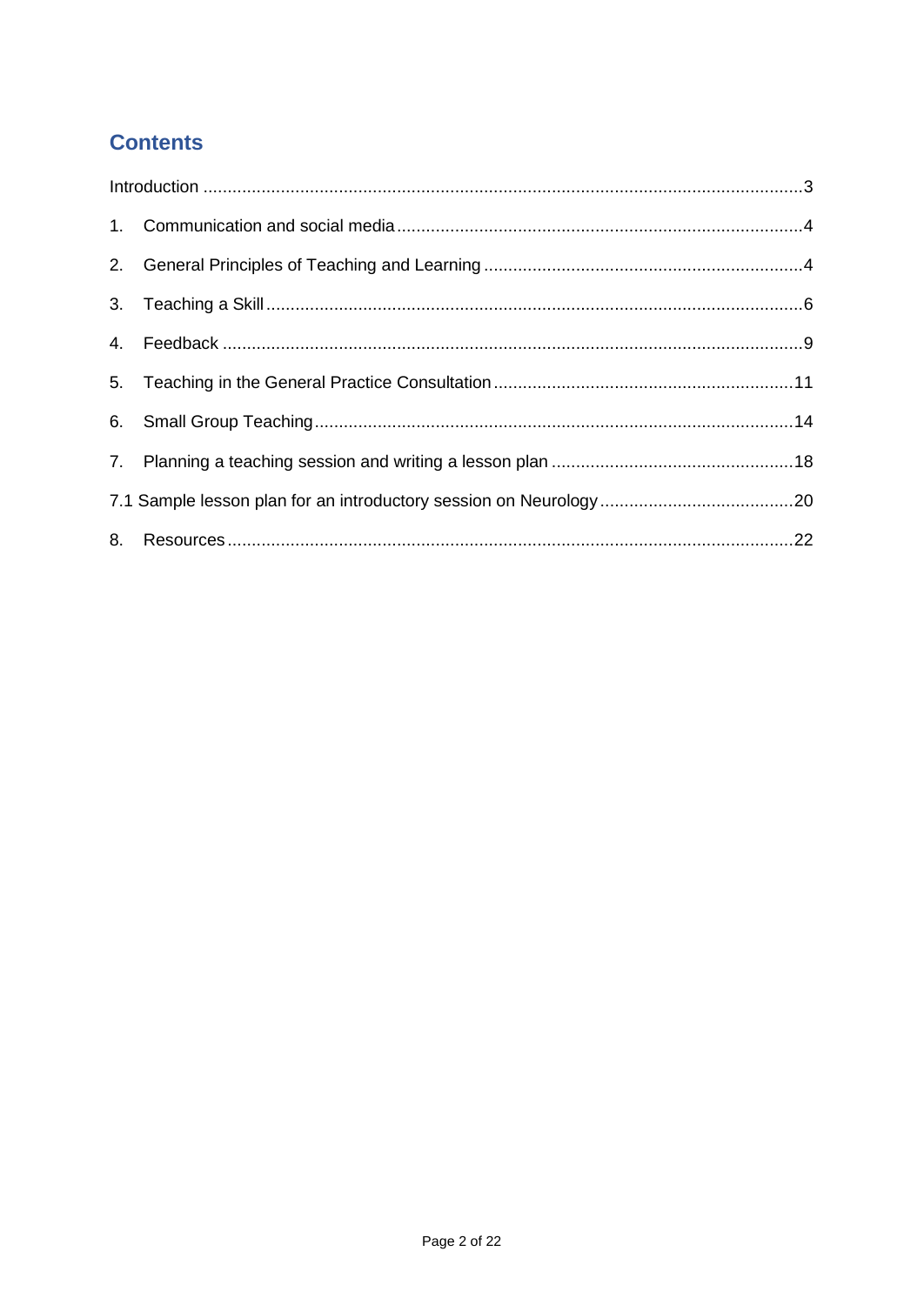# <span id="page-2-0"></span>**Introduction**

Welcome and thanks for taking part in the undergraduate teaching. It is very rewarding, as we are sure you will realise. This brief guide is aimed at giving you a few key tips to enhance the experience for yourself and the students.

This is a basic "starter" guide to teaching and learning in General Practice, and you would be more than welcome to join us on our teacher training courses (Training to Teach) to learn more.

This guide will give you information about

- the basic principles of enhancing teaching and learning in the community
- other sources to get further information and training
- a series of activities that provide you with evidence of reflective teaching practice that you could include in your personal development plan (PDP).

#### **How to use this guide**

The guide is clearly laid out to enable you to choose the way you use it. Some may prefer to start at the beginning and read through, others may only want to pick out relevant chapters.

Each topic has a self-assessment exercise related to the common problems encountered by tutors, and we suggest you take a few minutes to think and write down your thoughts on dealing with this.

If you want, you can disassemble the guide and include the sections you have read and reflected on in your PDP.

This guide is meant to be brief; if you want to know more about various issues, a reference section is clearly highlighted.

Please note that this is a general teaching guide, and it cannot be used in place of a tutor's guide for particular courses or programmes.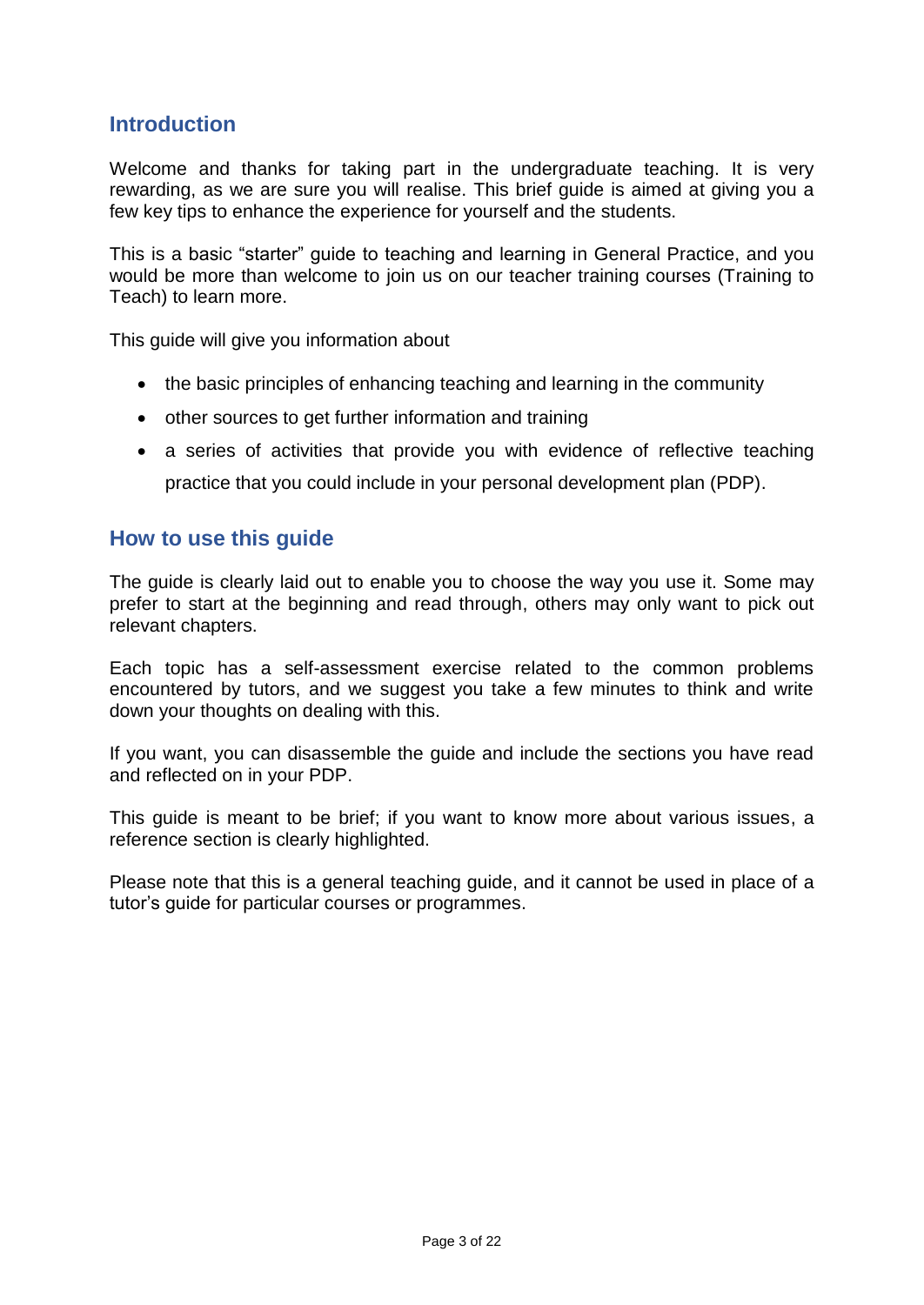# <span id="page-3-0"></span>**1. Communication and social media**

We encourage you to establish effective methods to communicate with students, such as sharing email addresses. We would ask you to let the students have a practice bypass number (or perhaps your mobile, if you are willing), so they can let you know about illness, etc.

Messengers (e.g. WhatsApp, Viber, Facetime, etc.) and social media can work well to arrange sessions e.g. meeting at a Nursing home, but both tutors and students need to remember not to share any patient's clinical detail.

It is also important to remember that exam results are confidential data, and students may not wish to share this with their group or tutor. It is not appropriate to share this information via group messages or social media. Any concerns about a student's academic progress can be raised and discussed with the course academic lead, which can be found on the MBBS Primary Care Medical Education [webpage.](https://www.ucl.ac.uk/iehc/research/primary-care-and-population-health/study/mbbs-pc-med-ed/year6/cancellations)

# <span id="page-3-1"></span>**2. General Principles of Teaching and Learning**

**Think point:** What are the principles of teaching and learning that you consider important? Compare your list to the one below.

#### **Learning environment**

Setting the right mood is very important, as this can help of hinder learning and information retention. Students like to feel welcome in the practice. Check that there are no burning issues that they would like to discuss first, and consider the need to set ground rules.

#### **OK not to know**

Allowing students to see our limits of knowledge helps them recognise their own limits of competence.

#### **Needs assessment**

Find out what students already know about the topic first. This helps to pitch the session at the right level, and also aids learning. Long-term retention of knowledge is thought to develop by the formation of links between new knowledge and existing knowledge in the brain. Activating this old knowledge in student's minds at the start helps them to make these links.

#### **Aims and objectives**

Give students a clear idea of what to expect by highlighting the aims/objectives and outlining a basic structure for the sessions. This may increase students' understanding and motivation. **Learning Pyramid** 

#### **Active learning**

It is far better to get the students actually doing, rather than telling them how to do things. Get them to see patients, present their findings, decide on what management they would choose and why. Then ask them to reflect on this, discuss their



Source: National Training Laboratories, Bethel, Maine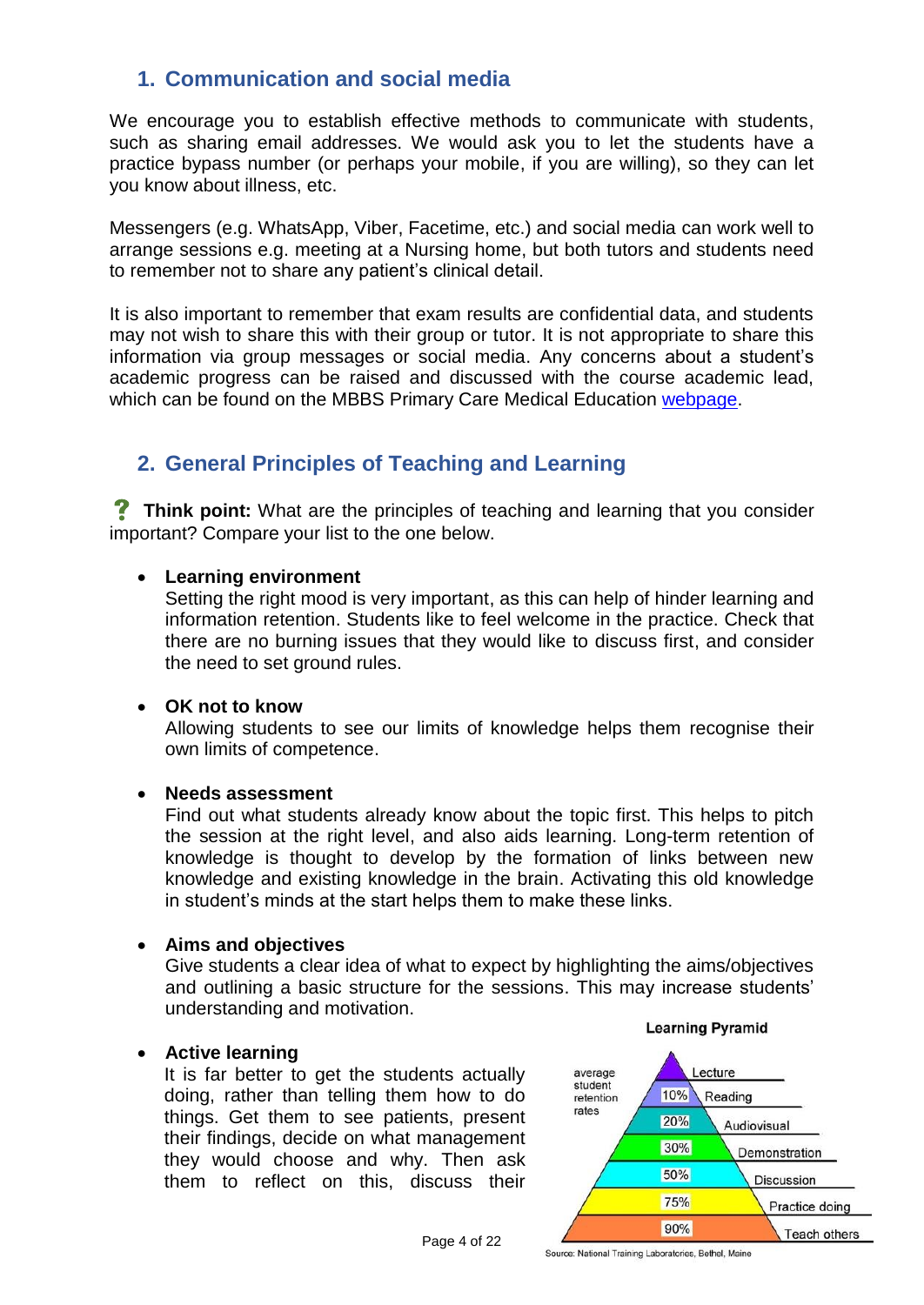decisions and ask them what they could do better next time.

#### **Constructive feedback**

Feedback should be balanced, e.g. presenting some positive and negative points. However, when presenting negative points, try to focus on how students can improve, rather than stating what was not right. This is vital and covered on page 10.

#### **Relevance**

Motivate the students to learn by explaining how the skills learnt will be relevant for them both as medical students and doctors, whatever their speciality. Remember that assessment is a powerful driving force for students.

#### **Summarising**

Telling them what you've told them at the end of each session is very useful to summarise what has been covered. This is called 'schema refinement', and helps long-term recall.

#### **Role modelling**

Do not forget how powerful this is. Your student will be observing you and your interactions; it is an ideal opportunity to teach correct attitudes.

**Action Point:** Write down ideas you have for making your teaching more active for the students within your own teaching setting.

**Key tip**: Active learning means the students are thinking. This leads to a greater chance that this new knowledge will be retained. Thinking also leads to deeper level learning.

# **Further reading:**

- 1. Hutchinson L. ABC of Learning and teaching, Educational environment, BMJ 2003:326: 810-2
- 2. Bednar, A.K. Cunningham, D. Duffy, T.M. & Perry, J.D. (1995) "Theory into Practice" in Instructional Technology: Past Present & Future, 2nd edition by Anglin, G.J, pp88-101
- 3. Kolb, D. A. (1984). Experiential learning: Experience as the source of learning and development. Englewood Cliffs, NJ: Prenticve Hall.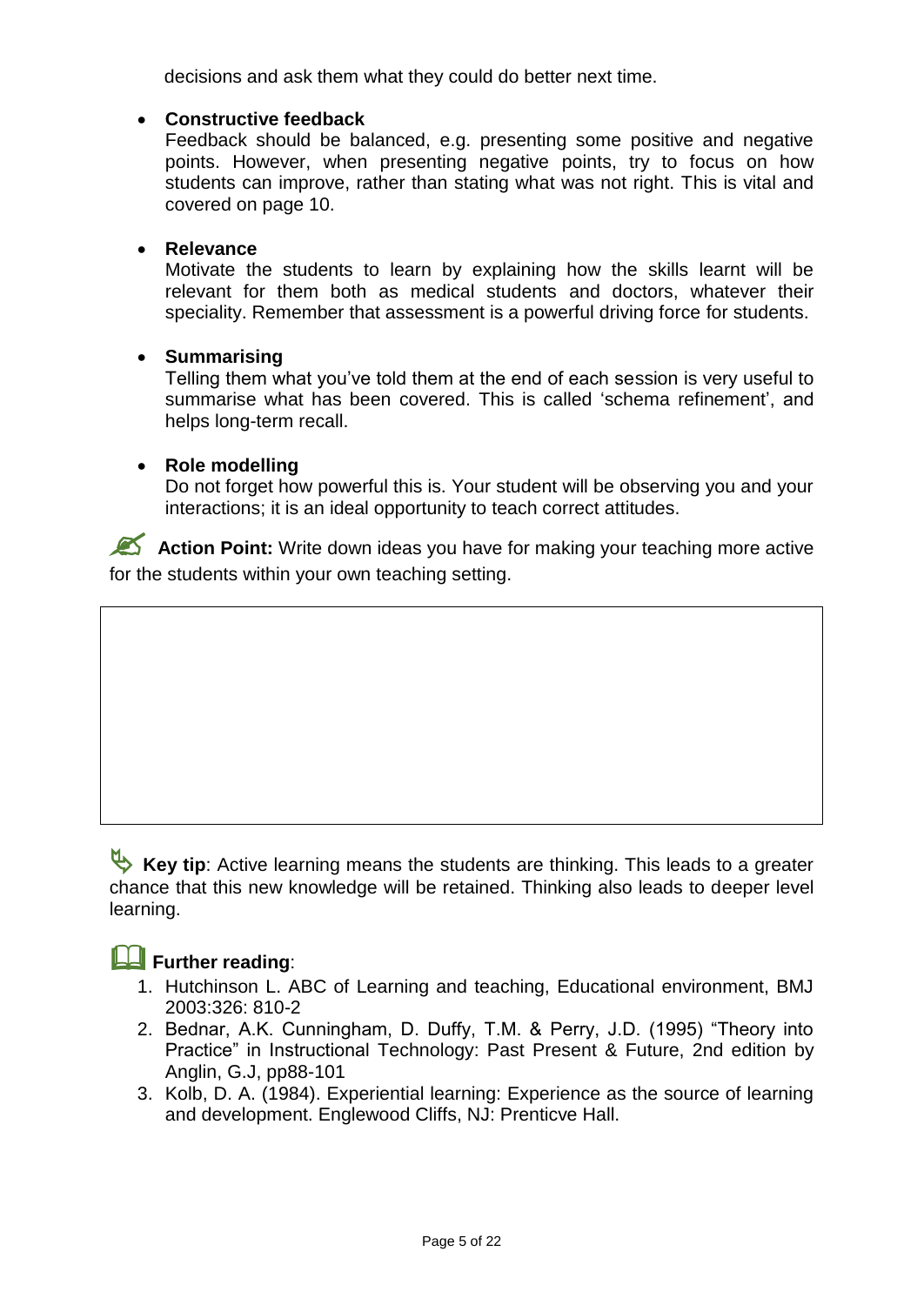# <span id="page-5-0"></span>**3. Teaching a Skill**

**Think point:** Think about a skill you have learnt. List the things the instructor did that helped you learn.

In the small group setting, you will be required to teach clinical examination skills. This is very likely to involve a demonstration, and observing students as they practice. This sort of supervision is invaluable to them; it is not unusual for you to be the only doctor to actually watch them doing it!

The old adage "see one, do one, teach one" can be expanded. Below are a few tips.

**Why examine**: illustrate what important positive and negative findings you are looking for, and how they affect your working diagnosis

**Find out** what they can do already, and how confident they feel about this; you can increase or decrease the challenge of the situation accordingly

**Demonstrate** – and talk your way through it

**Chunks** – break down complex examinations into smaller parts

**Practice**, practice, practice – to ensure transferability of the new skill by practising in different situations and with different problems

**Feedback** and correct any errors, but also ask students to reflect

**Reconstruct –** bringing back of the smaller chunks into the whole picture.

**Action Point:** List what a good teacher would do when teaching a skill and compare it to our list.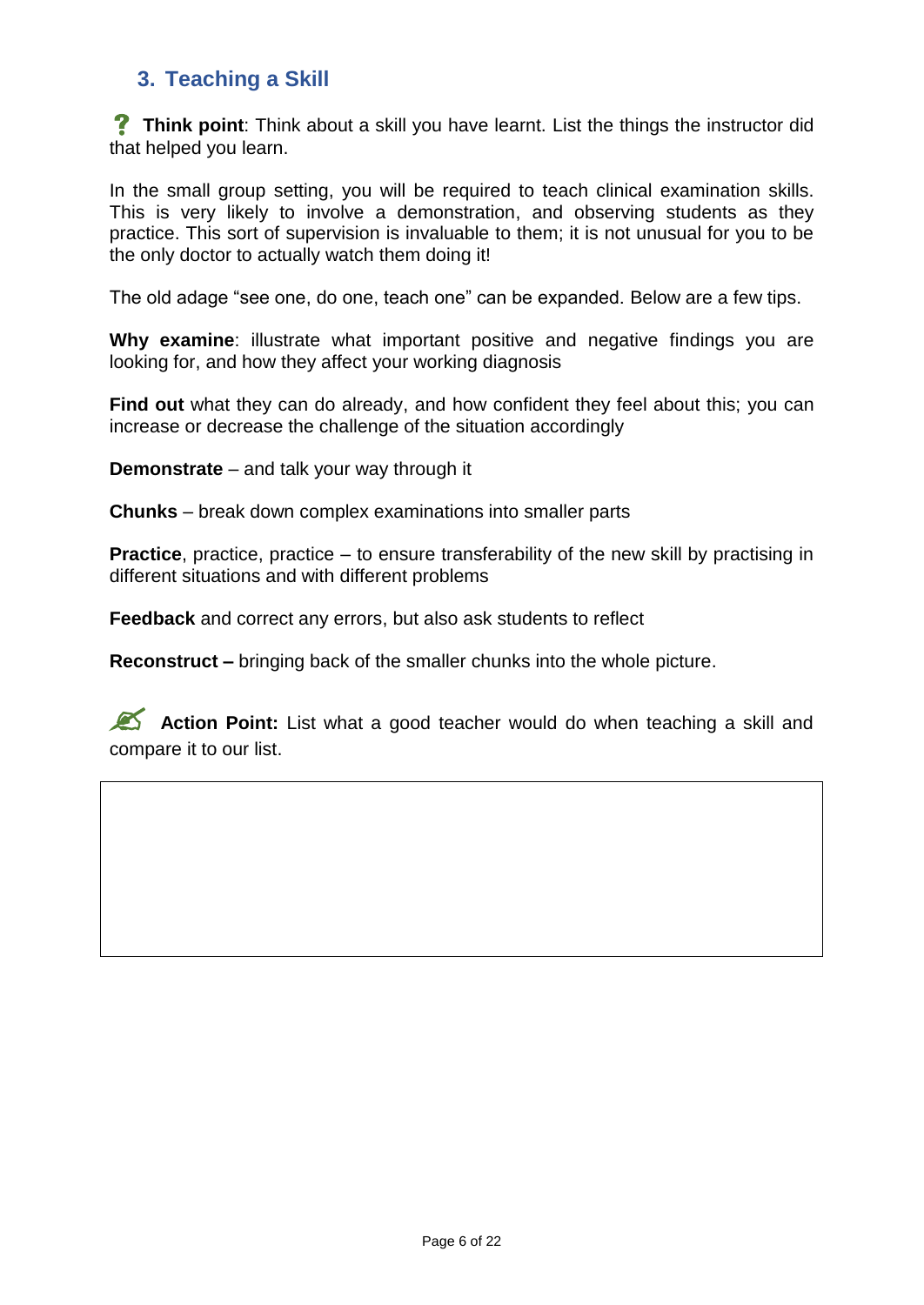#### **The Good teacher**

- Tells them why a skill is useful
- Performs it from beginning to end
- Talks their way through, linking anatomy and physiology
- Breaks it up into smaller bits
- Gives everybody a chance to practice and get constructive feedback
- Provides many opportunities for practice
- Encourages critical thinking about interpretation of signs

**Educational opportunity:** It may have been a while since you performed a clinical examination in the same way as an undergraduate. It may be a good idea to watch one of the videos on clinical examination available for hire from the department or get another colleague to watch you

# **EU** Further reading:

- 1. Dent J. Harden R. 2001. A practical guide for medical teachers. Churchill Livingstone Chapter 8;pp 93-97
- 2. Teaching medical students in primary and secondary care 2003 Hartley S. Gill D. Carter F. Walters K. Bryant P. Oxford University Press

# **Taking a History**

**Think point:** how do students take a history in their early years?

Students are given a lengthy list of questions to ask patients, including the "systems review". It should not really come as a surprise that in a clinical encounter they spend all their time trying to remember these questions rather than talk to the patient. Asking multiple closed (yes/no) questions is called the "exhaustive method" of history taking, and it tires the teacher from listening to it as much as the student from performing it.

Action Point: Write down ways you think could help improve your students' ability to make a diagnosis.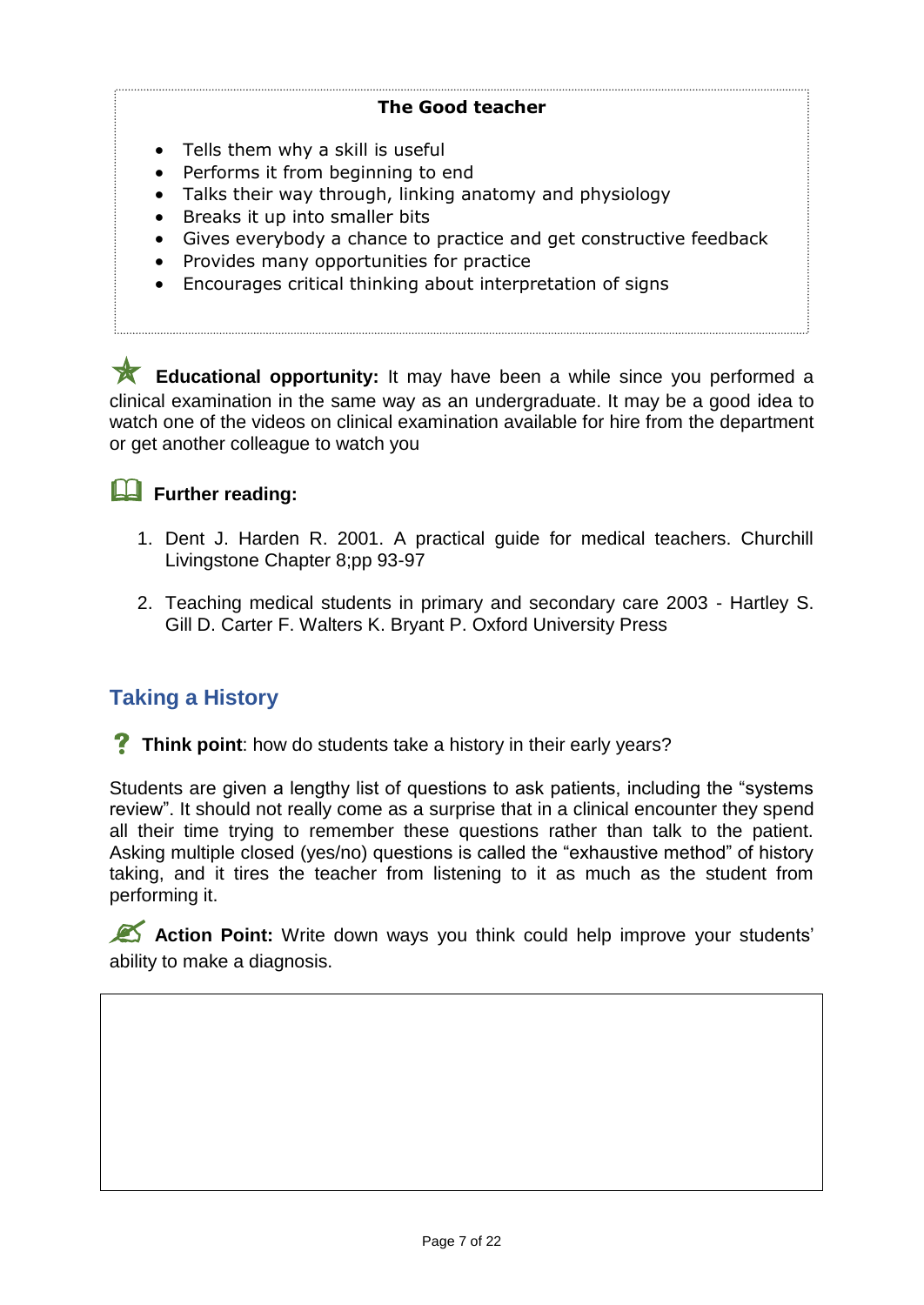In this chapter, we will make a distinction between a consultation, which we see as a bigger holistic situation, and gathering information. Here our aim is to focus on aiding information collection and analysis.

There are two key ways to try and improve the clinical reasoning that goes on in a history taking setting.

Firstly, **pattern recognition**: In hospitals, students tend to see rare conditions, which naturally spark more interest for them and their colleagues. They also may not have the medical knowledge to know how things present and will not link diseases with epidemiology.

So in your teaching it's really useful to get them to see very common conditions again and again. Integrating the prevalence will help "common things happen commonly". Comparing and contrasting medical conditions, rather than listing features of one, also aids learning.

Secondly, we **introduce a theory**: Hypothetico-deductive reasoning. This is how experienced clinicians take histories.

It means that we ask questions, think of likely diagnosis, formulate further questions to test our hypothesis and ask again all within the consultation. Students don't, they ask, write down and come away with unanswered questions. They may miss important non-verbal clues as they are concentrating so hard to remember the questions.

**Key tip**: 2 mnemonics to help you aid the deductive powers of your students

**SSSTOP** – Symptoms, severity, situational factors, time course, onset and patient characteristics.

- Let the student take the history of the presenting compliant then stop them and get them to consider the above headings.
- Get them to plan what other questions they need to ask and let them experiment and try them out

**FWWWU** – Follow Wee Willie Winkie Upstairs

- Focus ask student to summarise findings
- Wait let them finish their presentation
- What ask them what they think the diagnosis is
- $\bullet$  Why why do they think that it is this
- Uncertain what things have they heard that make them uncertain?

 $\sqrt{\ }$  These techniques can encourage the detective behaviour.

**Educational opportunity**: Try videoing your own consultations and look at your own powers of deduction. Maybe review them with a colleague? *Don't forget patient consent!*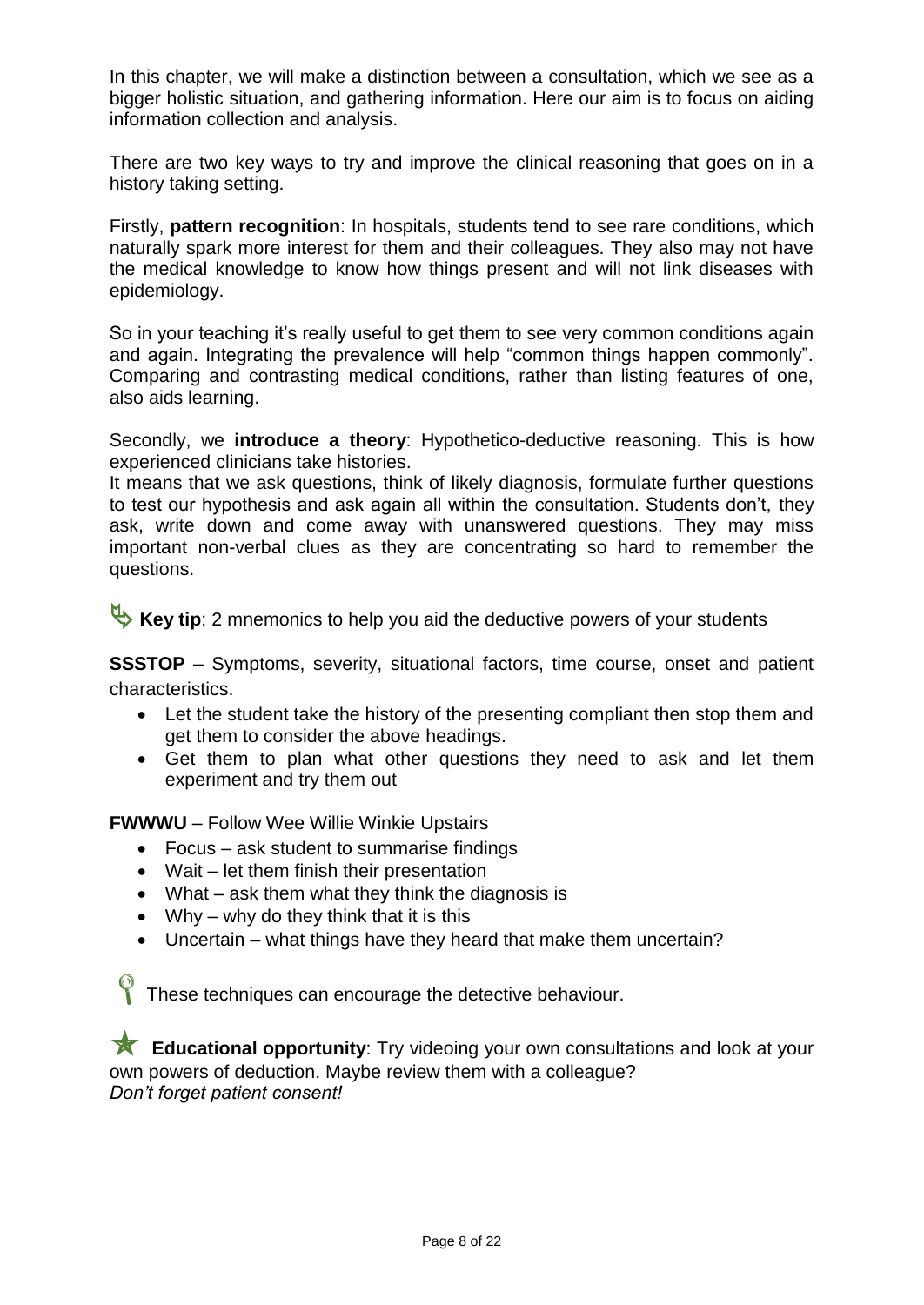# <span id="page-8-0"></span>**4. Feedback**

**Think point:** Think back on the last time somebody criticised you. What were the things that would have made you consider a change in your behaviour and what aspects would have you dismissing all that person had to say?

The aim of feedback is to improve students' performance. If a student is upset by the manner in which feedback is offered then s/he will not be in a psychological state to benefit from it. There are some general principles for giving feedback listed below.

# **General principles for facilitating feedback**

- **Address the behaviour and not the person:** there is no point criticising things that can not be changed.
- **Constructive rather than destructive:** criticisms should be constructive and phrased as areas for improvement or targets they can work on for next time. So ensure the focus is on how they can improve next time.
- **Balanced:** consider the positive before the negative. It has been shown that feedback is more effective, if the student leaves feeling generally good but with some specific ideas for improvement. Therefore it is important to focus on positives, as well as negatives. One approach is the 'criticism sandwich' where you start with comments on what went well, followed by some areas for improvement, and end with some overall positive comments.
- **Specific rather than general:** it is especially valuable to give students specific examples of where they did particularly well or could improve, rather than general comments.
- **Allow the student to start first:** most of the time students will know where they went wrong, but will struggle to find parts where they did well. It makes your job a lot easier, and more comfortable for the students, if you allow them to reflect and give their own feedback on their performance first.
- **Consider the timing:** generally the sooner the feedback is given the better.

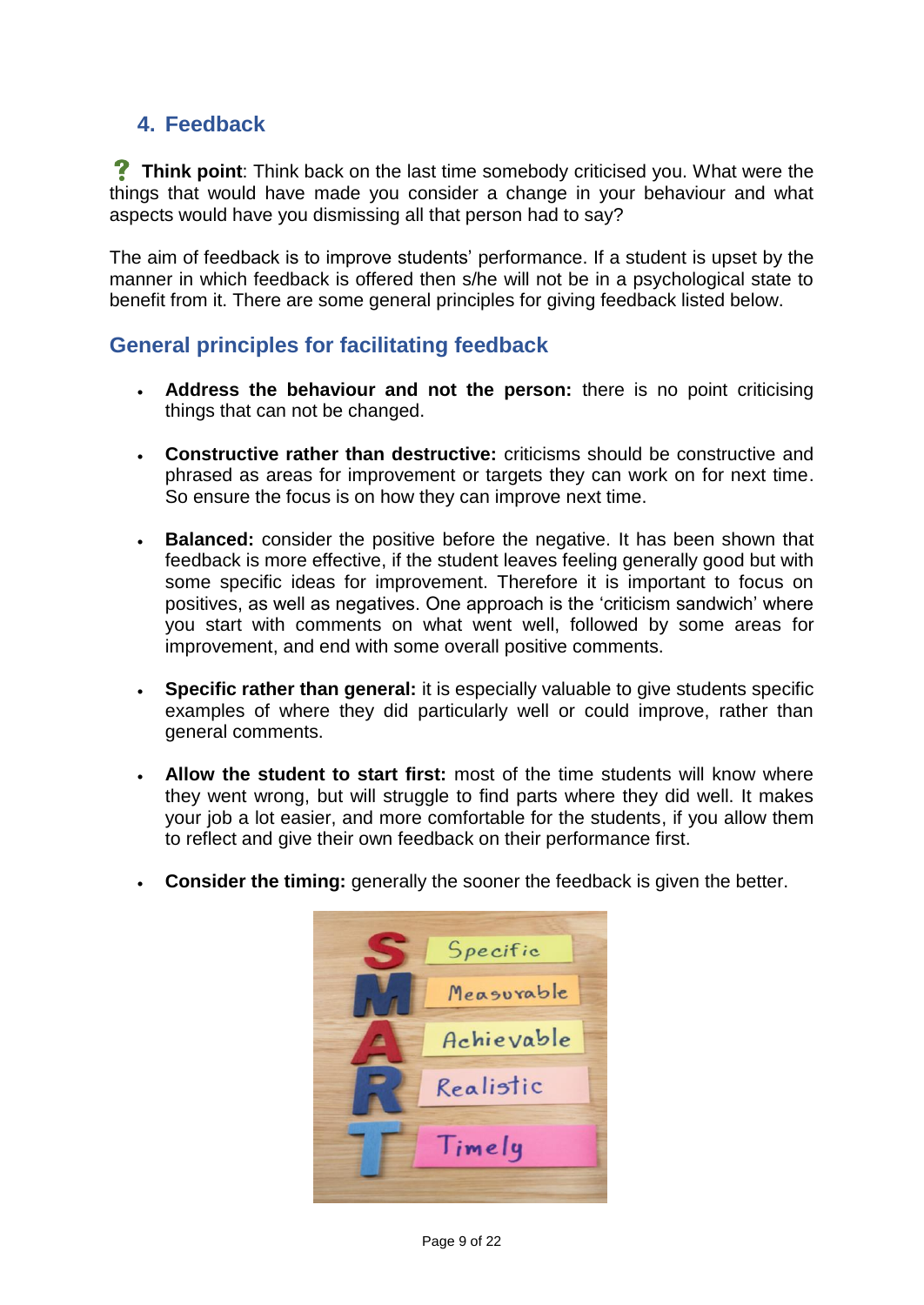**Action Point:** Your student is having difficulties in communicating with patients, because they are using too much jargon. Outline using the principles of feedback, how would you deal with this?

**Key tip**: Your feedback is essential to promoting and shaping learning. It is probably the most important aspect of the course.

 **Educational opportunity:** The "Rules of Feedback" can be applied anywhere, at home, at work, at play. Try them out!

# **Further reading:**

Gordon J. ABC of learning and teaching in medicine: One to one teaching and feedback. BMJ 2003:326;543-5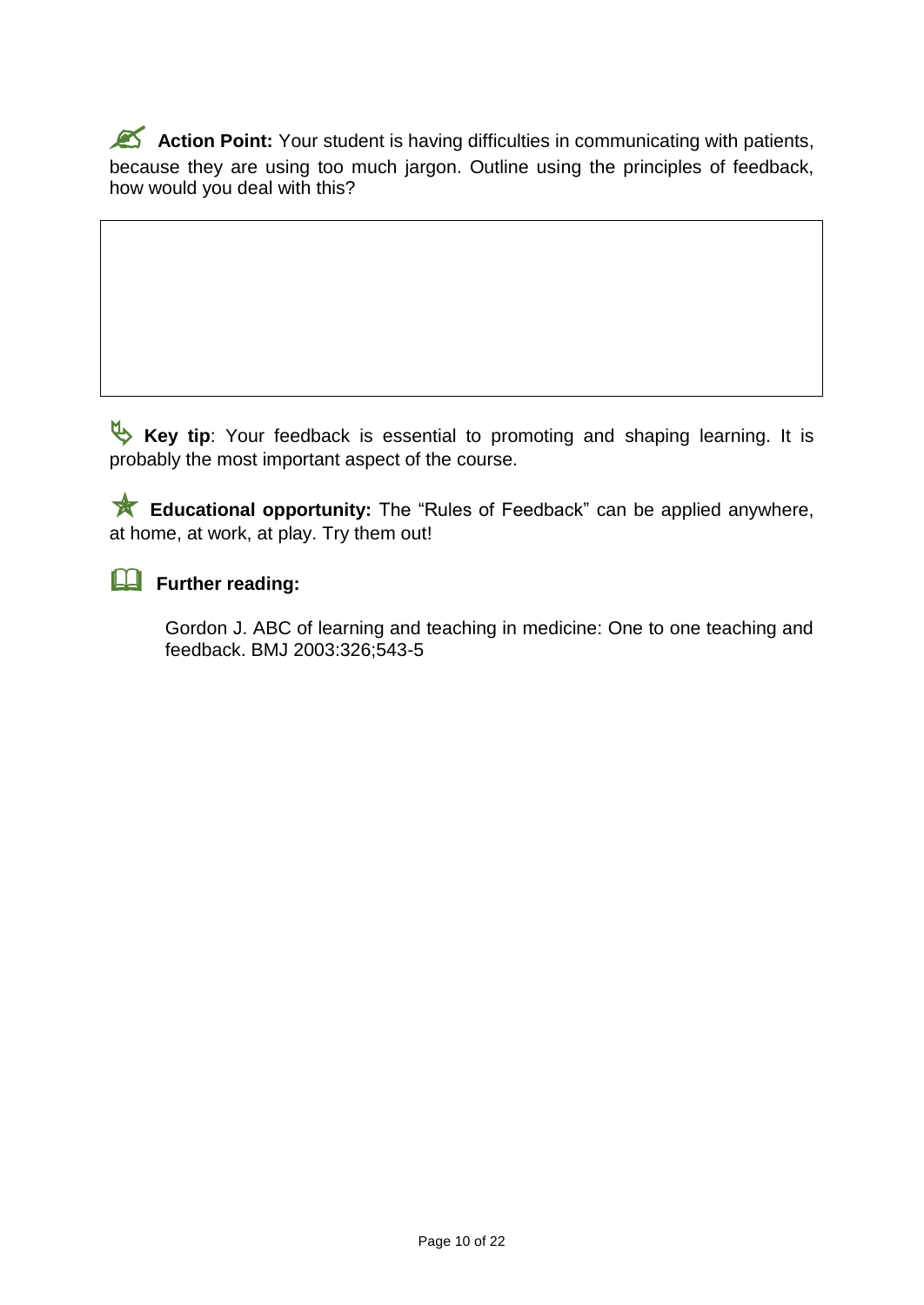# <span id="page-10-0"></span>**5. Teaching in the General Practice Consultation**

**?** Think point: How can you teach and see patients in the surgery setting? What problems can you envisage?

Sitting in and observing a doctor is a very passive experience, with limited learning opportunities. It is important to balance your need to provide a clinical service with active teaching.

Compare your list to ours – we have added a few tips that may solve these problems

| <b>Problem</b>                  | Tip                                                                                                                                                                                                                                                                                        |  |  |  |
|---------------------------------|--------------------------------------------------------------------------------------------------------------------------------------------------------------------------------------------------------------------------------------------------------------------------------------------|--|--|--|
|                                 | If you have the room space, get the student to make the<br>assessment of the patient. They will<br>initial<br>need<br>supervision and feedback.                                                                                                                                            |  |  |  |
|                                 | Make use of the student, get them do blood pressures,<br>listen to heart sounds, look up drug doses, etc.                                                                                                                                                                                  |  |  |  |
| Passive experience              | Ask them what they would do next/what are they thinking,<br>etc., and try to avoid something like "give me 12 causes of<br>atrial fibrillation"                                                                                                                                            |  |  |  |
|                                 | Book "student surgeries" so patients know they are seeing<br>the student first                                                                                                                                                                                                             |  |  |  |
|                                 | Get them to take your surgery whilst you observe and<br>supervise them                                                                                                                                                                                                                     |  |  |  |
|                                 | Find out what they want to learn, their current level of<br>ability and plan a timetable accordingly                                                                                                                                                                                       |  |  |  |
| Unplanned                       | Opportunistic teaching – much of the clinical content will<br>be unplanned, try and set a few objectives in advance with<br>the student, for example, to look at the range of morbidity,<br>prescription rates, the common presentations of the upper<br>respiratory tract infection, etc. |  |  |  |
|                                 | Allow them to take longer more formal histories with<br>patients that illustrate good learning point                                                                                                                                                                                       |  |  |  |
| Unfocused                       | Try and provide aims and objectives but not too many of<br>them                                                                                                                                                                                                                            |  |  |  |
| Conflict between                | Try to book fewer patients in total, or give yourself longer<br>appointment times.                                                                                                                                                                                                         |  |  |  |
| teaching and seeing<br>patients | Try to promote reflection and discussion remembering it<br>does not have to be done immediately. The student could<br>keep a log of queries.                                                                                                                                               |  |  |  |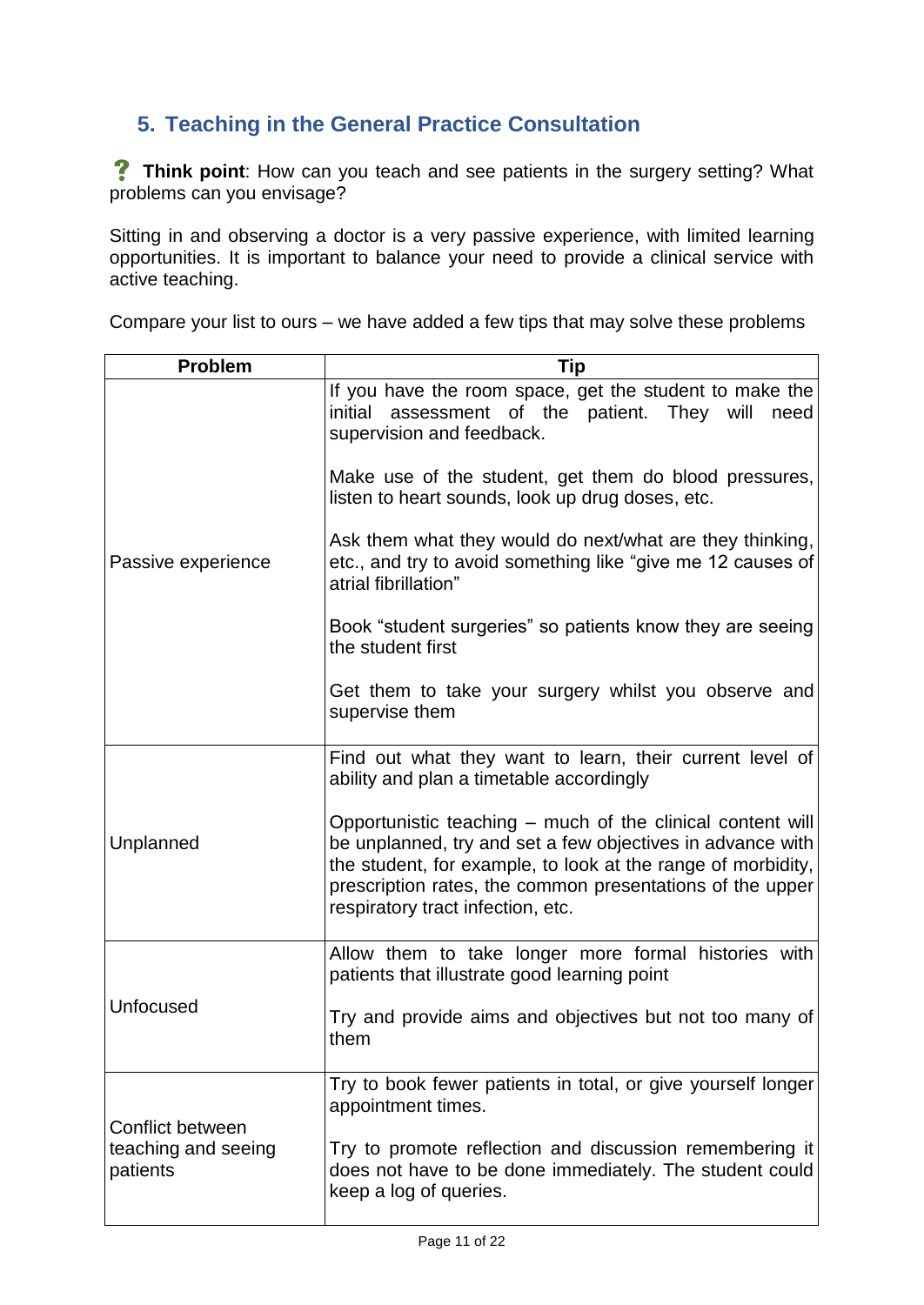| Consent and<br>confidentiality | Warn everyone that you have a student with you, it saves<br>time if the patient is expecting a student to be there. A<br>waiting room poster may be a very good idea. |  |  |  |
|--------------------------------|-----------------------------------------------------------------------------------------------------------------------------------------------------------------------|--|--|--|
|                                | Try to involve all the Primary Care team.                                                                                                                             |  |  |  |
| All your responsibility        | It's important that the student has a good grasp of who<br>they are and they will be expert in other fields.                                                          |  |  |  |
|                                | Share the learning with your other partners, a GP registrar<br>also usually makes a good teacher as s/he is usually<br>nearer students' age.                          |  |  |  |
|                                |                                                                                                                                                                       |  |  |  |

**Key tip**: In this setting, you will be studied in detail by your student. You will have a powerful effect as a role model.

**Action Point:** It is here that students pick up ideas about doctors' attitudes to patients. Think back to a recent surgery and list the positive features you would have demonstrated.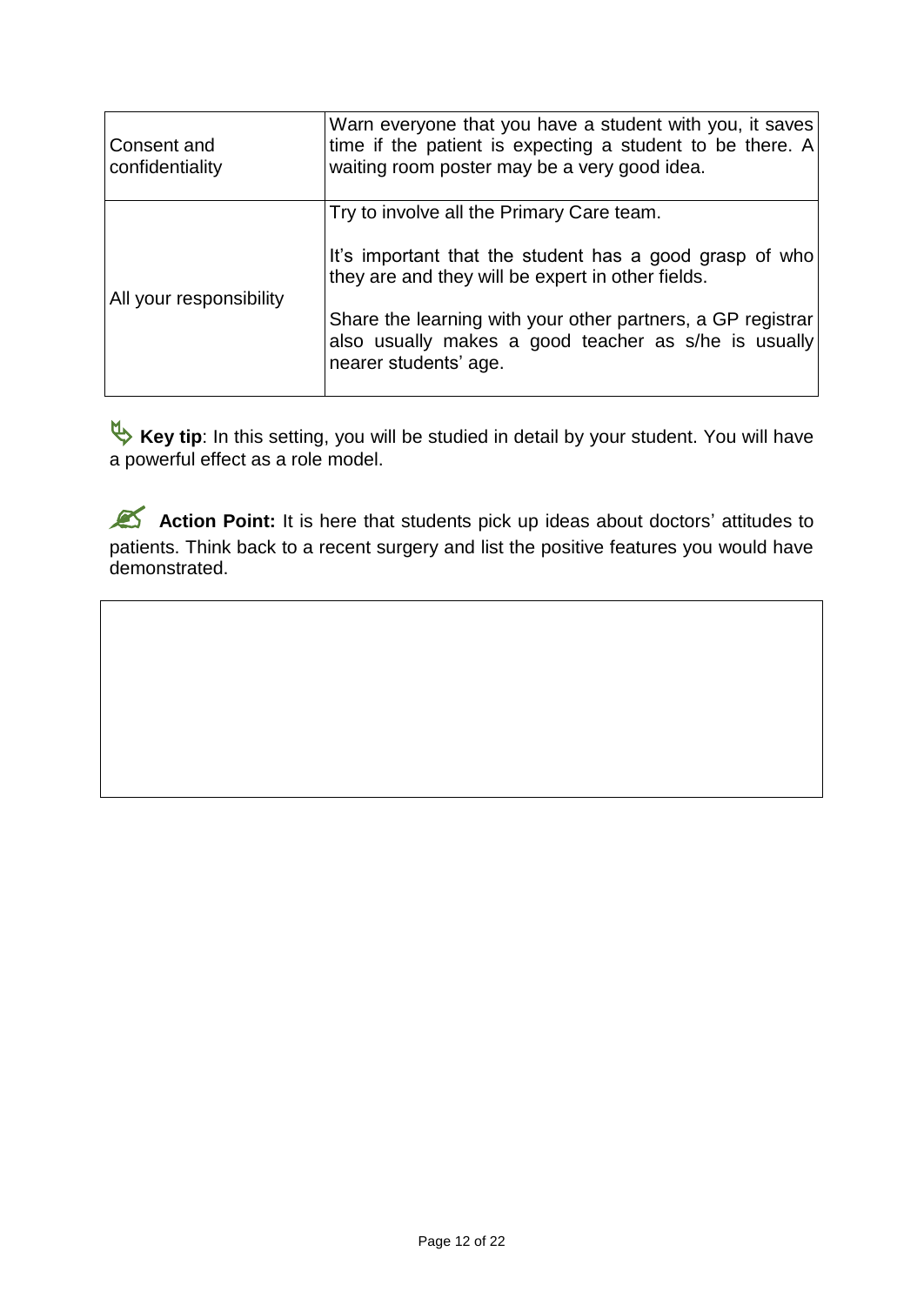**Key tip**: "The one minute preceptor" model.



 **Educational opportunity:** Try audio recording and analysing your consultations, like Byrne and Long did. Are you patient-centred in your consultations, are you student-centred in your teaching?

# **Further reading:**

- 1. Spencer J. ABC of learning and teaching medicine. Learning and teaching in the clinical environment. BMJ 2003: 326:591-594
- 2. Carter F. Berlin A. The clinical consultation as a learning opportunity, a practical education module for clinical teachers. [www.clinicalteaching.nhs.uk](http://www.clinicalteaching.nhs.uk/)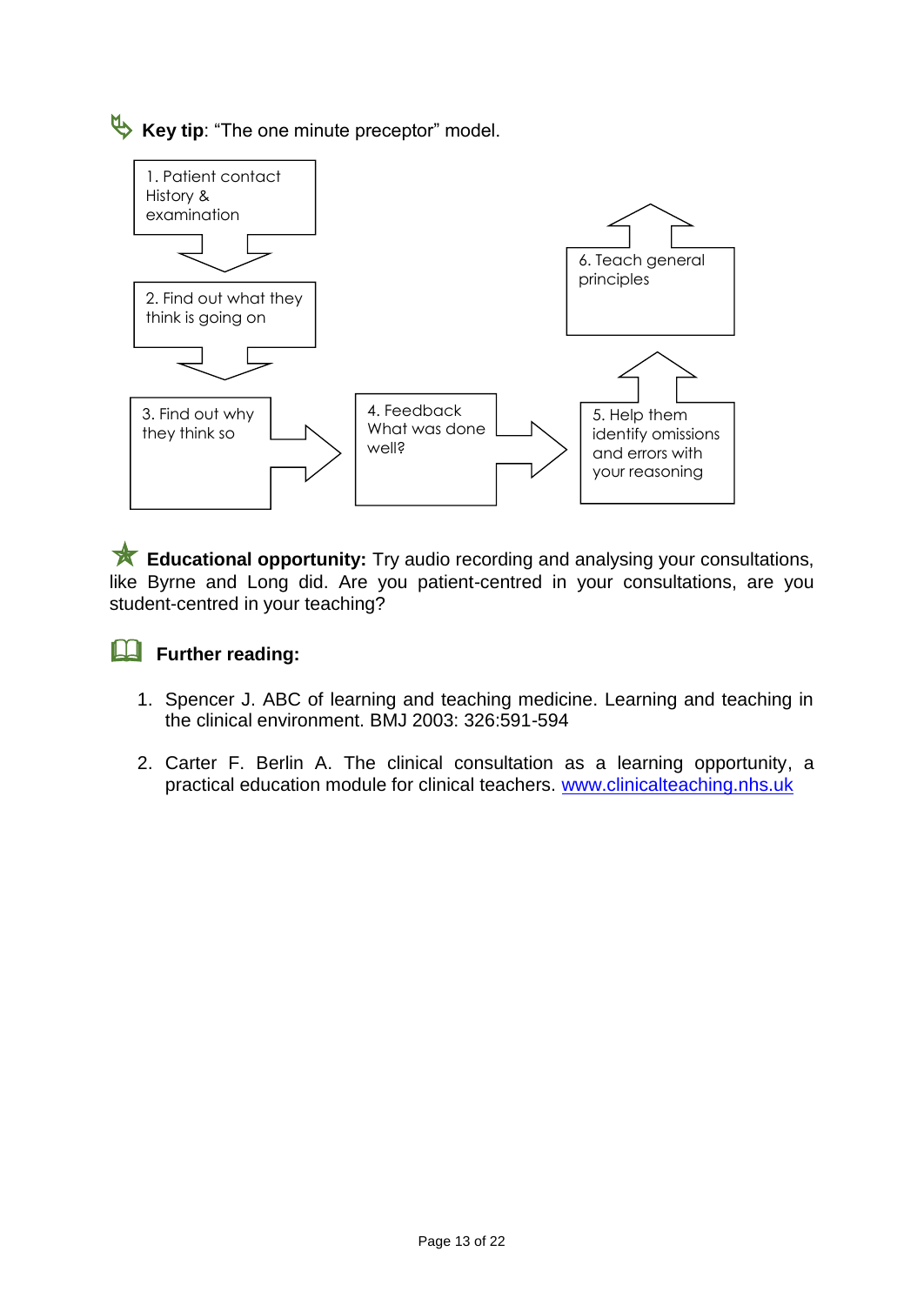# <span id="page-13-0"></span>**6. Small Group Teaching**

 **Think point**: Can you define a 'small group'. What advantages can it offer to learning?

Many people concentrate purely on a numerical divide between small and large groups, and this obviously does have importance. However it's the amount of student interaction that is key to being a small group, as you can still lecture to two people!

#### **Why teach in small groups?**

General Practice placements are organised in this way, because GP surgeries do not usually have space for more than six students. However, there is more to it than that.

Teaching is in **protected time** and should combine:

- Focused history taking, with discussion and feedback
- Observed history taking and examination
- Brief topic based tutorials and case/topic presentations
- Variety of settings (surgery, patient's home or residential care)

In addition to this,

- Teaching can take place in the surgery, in the patient's home or in a residential setting.
- Small groups offer rich educational opportunities and are a mainstay of clinical teaching.

So what are the features of small groups that can make the learning opportunities so good?

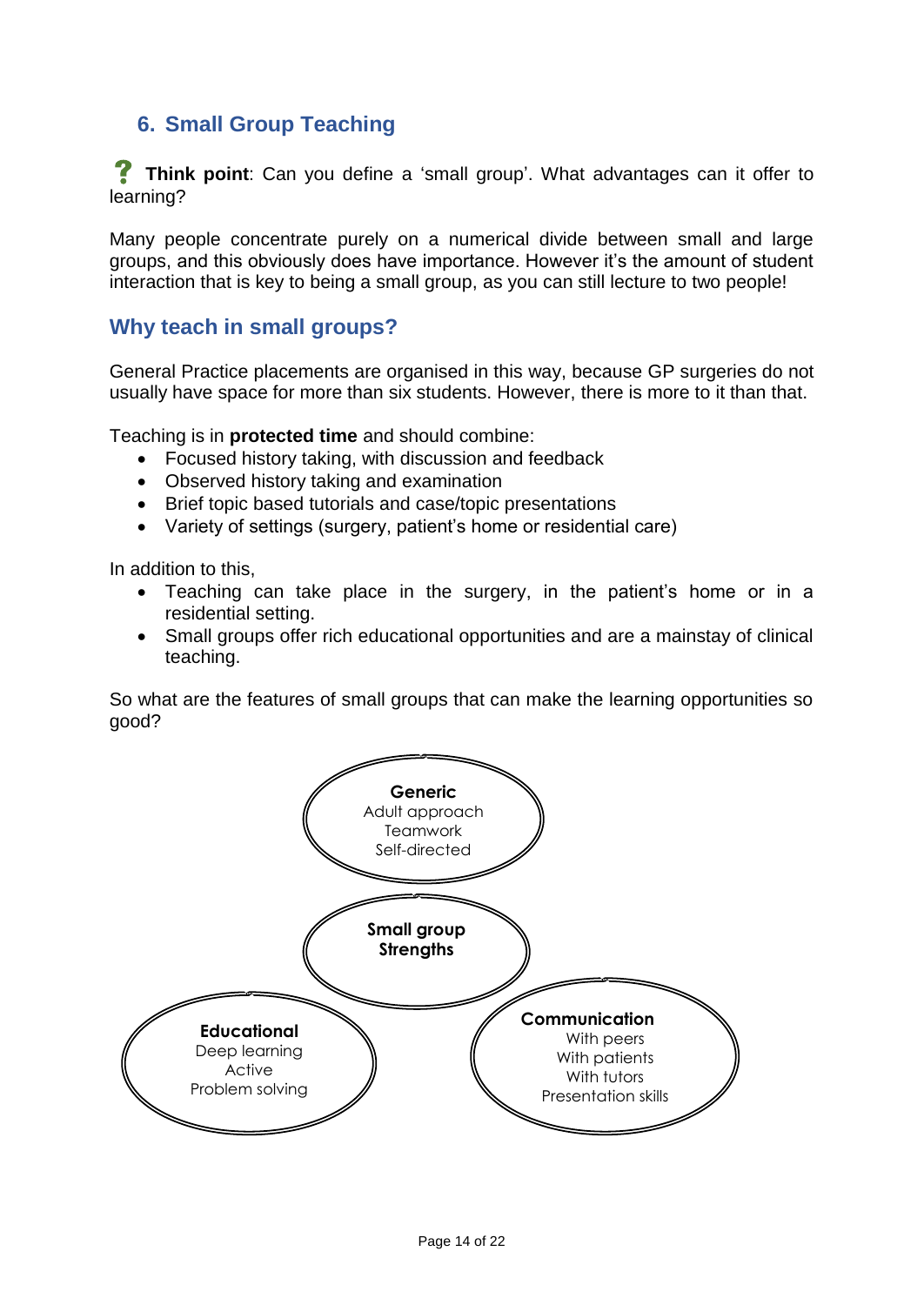**Student-centred**: learning is based on what the student needs to know rather than what the teacher wants to teach, e.g. by finding out students' learning needs, and tailoring the course appropriately. This is especially relevant towards the end of year, when student's abilities are much greater.

**Promoting deeper understanding:** by working in small groups and focusing around patient problems you are able to ensure that learning is not superficial. Use questions to clarify and ask students to discriminate and justify their responses. Make the learning as active as possible, and focus it around real patient contacts.

**Team working:** as doctors, we work in multi-professional teams, and this is a very important aspect of teaching. Make your students aware of this, encourage teamwork, get them to learn and work as a team, develop their feedback skills and peer assessment.

Other important areas as you work in teams (remember to include your patients in this definition):

- assessment of professional attitudes
- getting active participation from the quieter members of the group

Attitudinal assessment is a major strength of small group work; often the GP tutor will be the one person that will have observed it first-hand.

# **The developmental stages of a small group**

We have mentioned some of the educational benefits of a small group. However, problems may arise, and it may be helpful to realise that the group has to evolve and go through five stages before it can "work":

- **Stage 1 - Forming:** The meeting and getting to know each other
- **Stage 2 - Norming:** Working out how the group is going to run
- **Stage 3 - Storming:** Leadership of group established and merits of individual participants. This can be the time when you skills of facilitation are required most.
- **Stage 4 - Performing:** The group starts to work effectively and a sense of belonging is developed
- **Stage 5 - Adjourning:** End of task/process and dissolution of the group.

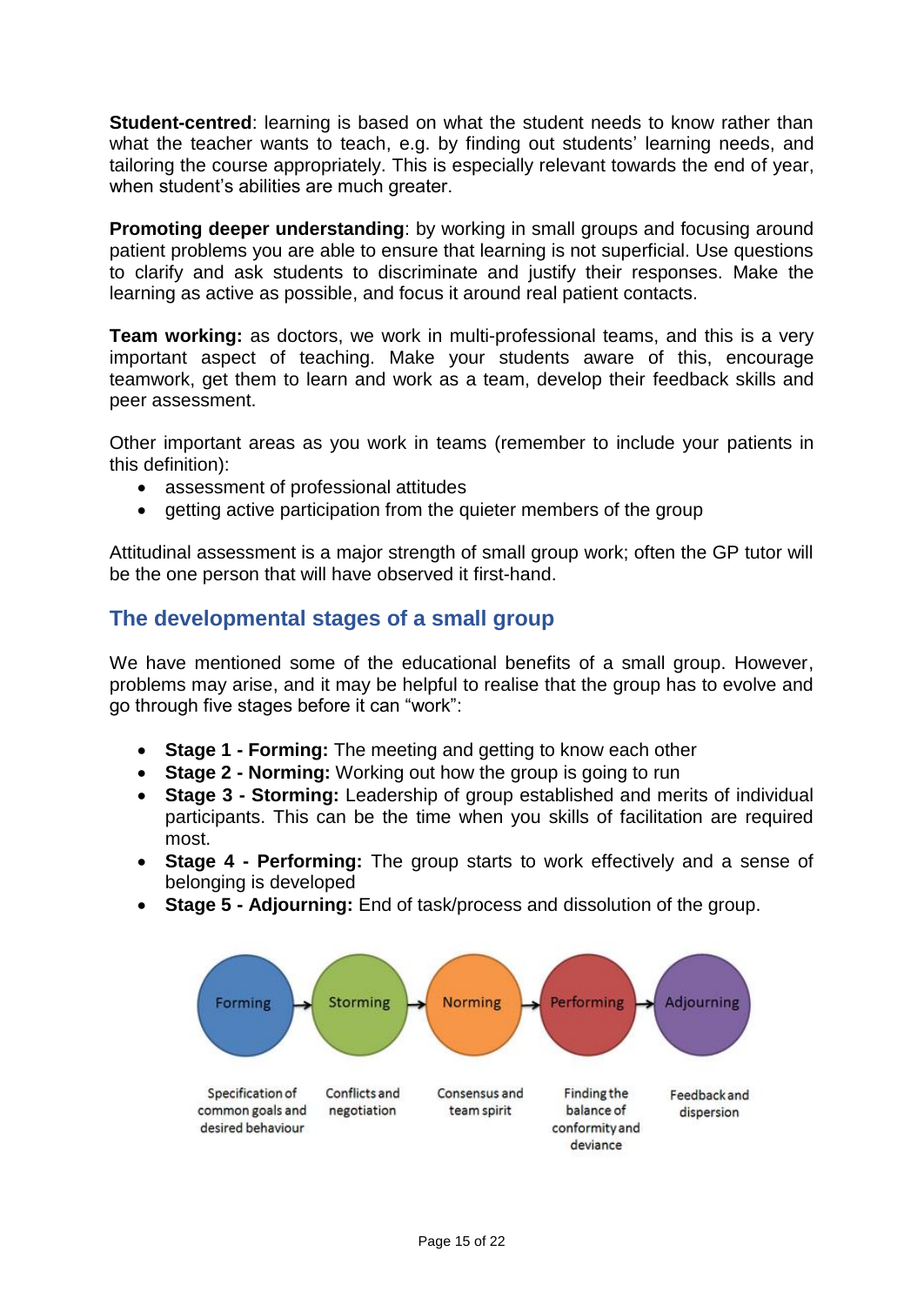# **The role of the tutor**

Try to facilitate sessions rather than "lead from the front", encourage your students to identify and vocalise their learning needs, just as you should vocalise yours when they raise a question to which you are uncertain of the correct answer. It is important to show students it's OK not to know all the answers, and try to find the answers together!

It is your role to prepare the session, as we mentioned before, this is what your students appreciate the most.

It is also your role to create a friendly learning environment and valuing the individuals within the group.

During the session try to ensure the following eight attributes of an effective small group occur:

- All group members participate
- Problem solving and clinical reasoning is prevalent
- There is vocalisation (questions, opinions, discussion, etc.)
- Learners interact
- Focus is on the task/activity
- There is a recap on progress
- There is good time management
- Feedback

#### **The role of the student**

The student's role is to take an active part, work within the team and contribute.

#### **Methods for small group teaching**

There are many techniques and tips for getting a small group interacting. We will only cover a few of the most practical ones here but if you're interested read McLeod P J and Harden R M (1985) Clinical teaching strategies for physicians. *Medical Teacher* 72: 173-89.

#### **Physical groupings**

You will have groups of 4-6 students at a time. For some aspects of small group work this will be fine, but in certain instances you may want to work in sub units. A few examples are listed below:

 **Patient interviews** – usually best done in smaller numbers or if each participant is given a task. Some students become inactive without guidance, so for example ask a member to comment on communication skills, another on questioning skills, etc.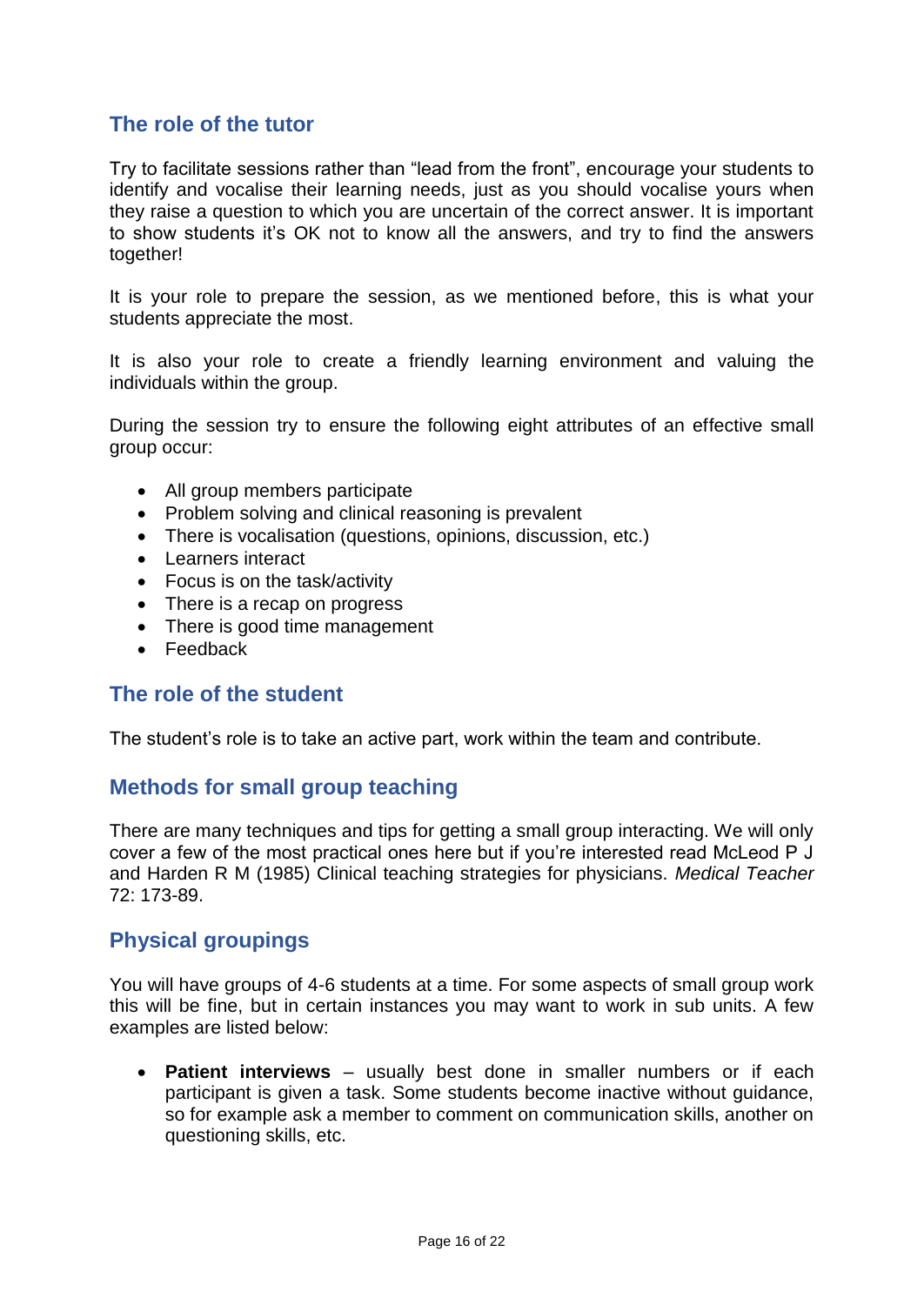**Quiet groups** – your group may have only just formed and not functioning optimally. It might be a good idea to get them to talk in pairs and then feedback to the group. This would feel less threatening for students.

# **Teaching Methods**

 **Clinical teaching** – this is the mainstay of clinical instruction. You can do it by "theme-ing" your sessions around clinical scenarios and inviting appropriate patients. It is excellent for teaching clinical skills, by demonstration and practice, but all domains relevant to clinical competence can be taught and assessed in this way.

For an example see the **[lesson plan for the Neurology session](#page-19-0)** focusing on common neurological conditions.

- **Problem-based learning** instead of delivering information, set a clinical conundrum. Let the group discuss the problem and come up with solutions. In the medical school they are often expected to go off and research the topic but in the community this is not appropriate. However, you can easily highlight to them the areas for further self-directed learning.
- **Brainstorming** fun and quick way to get ideas, opinions or answers to questions, but remember to value all contributions. Some ideas will need to be explored further and it's useful to keep a visible record on a flipchart. An example may be "What factors cause falls in the elderly and why?"
- **Games** –a useful adjunct to a teaching session, and very handy in case a patient is unable to attend. There are many, and you can devise your own. For example, use a set of cards with a medical diagnosis and ask students to rank them in likelihood order on hearing an evolving patient story. A fun way of testing clinical reasoning!

# **Further reading:**

- 1. Jaques D. ABC of learning and teaching in medicine. Teaching Small groups. BMJ 2003;326:492-4
- 2. Dent J. Harden R. 2001. A practical guide for medical teachers. Churchill Livingstone Chapter 7, pp 74-81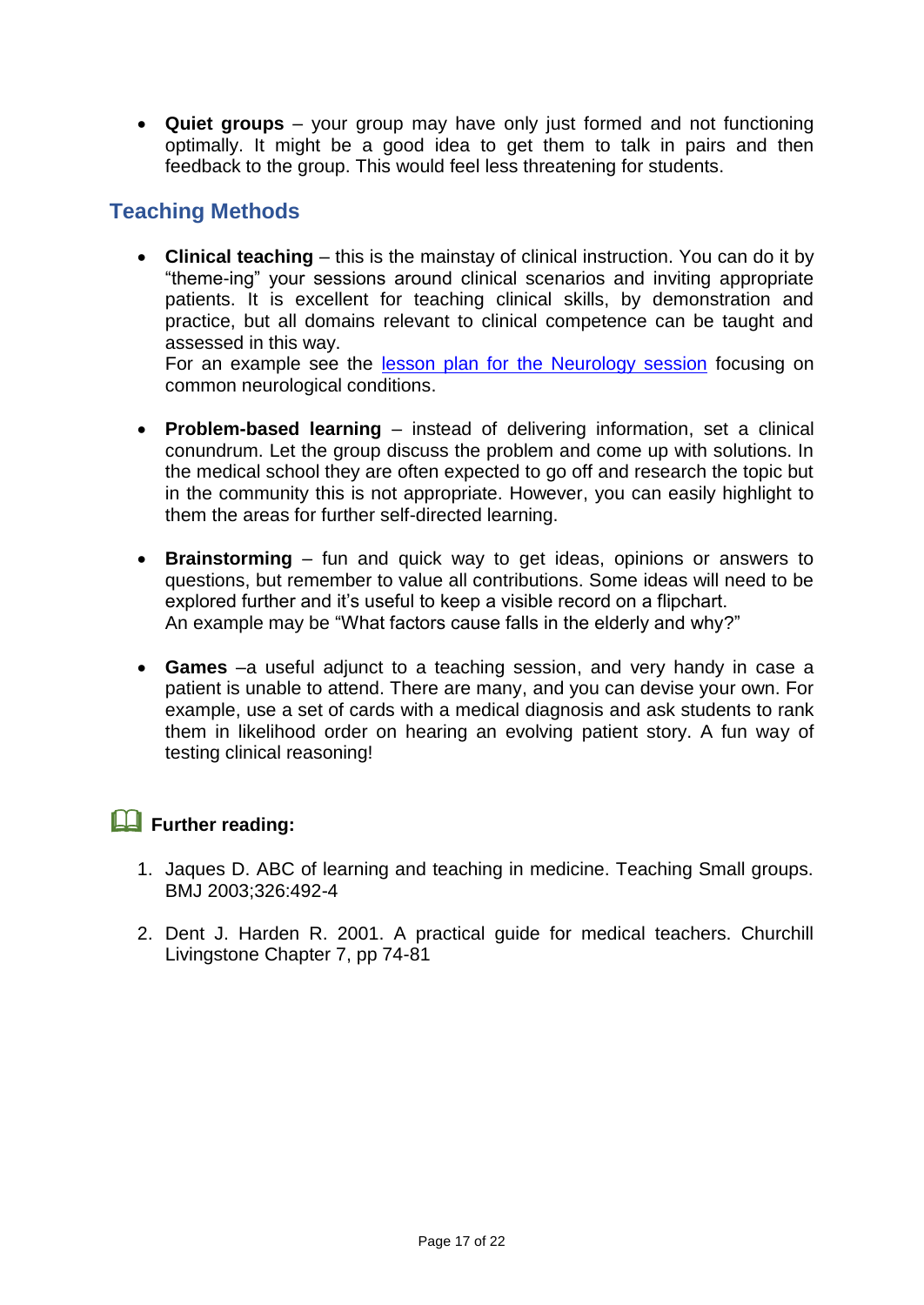# <span id="page-17-0"></span>**7. Planning a teaching session and writing a lesson plan**

In "Behaviour of effective teachers" (Irby, 1978), organisation and clarity of presentation were ranked number one skill for effective teaching, even above knowledge and enthusiasm!

- 1. Organisation and clarity of presentation
- 2. Enthusiasm and stimulation
- 3. Teachers' knowledge
- 4. Group teaching skills
- 5. Clinical supervision
- 6. Clinical competence
- 7. Modelling of professional characteristics

**Think point:** So how are you going to plan a session? Do you have a structure?

A very easy structure to follow is **Introduction**  $\Rightarrow$  **Middle**  $\Rightarrow$  **Conclusion**.

Essentially, this means

- Telling students what you're going to teach or cover during this session
- Teach or cover the material planned
- Summarise main points taught or covered

Into each of those 3 subdivisions you will need to consider some other factors. Below are nine important aspects to incorporate into your lesson plan to make your teaching effective, according to Robert Gagné's "nine events of instructional design":

- Gain attention
- Inform the learner of objectives
- Stimulate recall of prior learning
- Present the stimulus material
- Provide learner guidance
- Elicit the performance
- Provide feedback
- Assess performance
- Enhance retention and transfer

We will now place these events into our structure

#### **Introduction**

- **Motivate** your students to learn, highlight the importance and relevance of the session. Coming up in exams is always a good one if you're stuck.
- **Mood** get this right, a non-threatening environment where it's OK not to know the answers, and where students wouldn't be afraid to speak up and ask questions.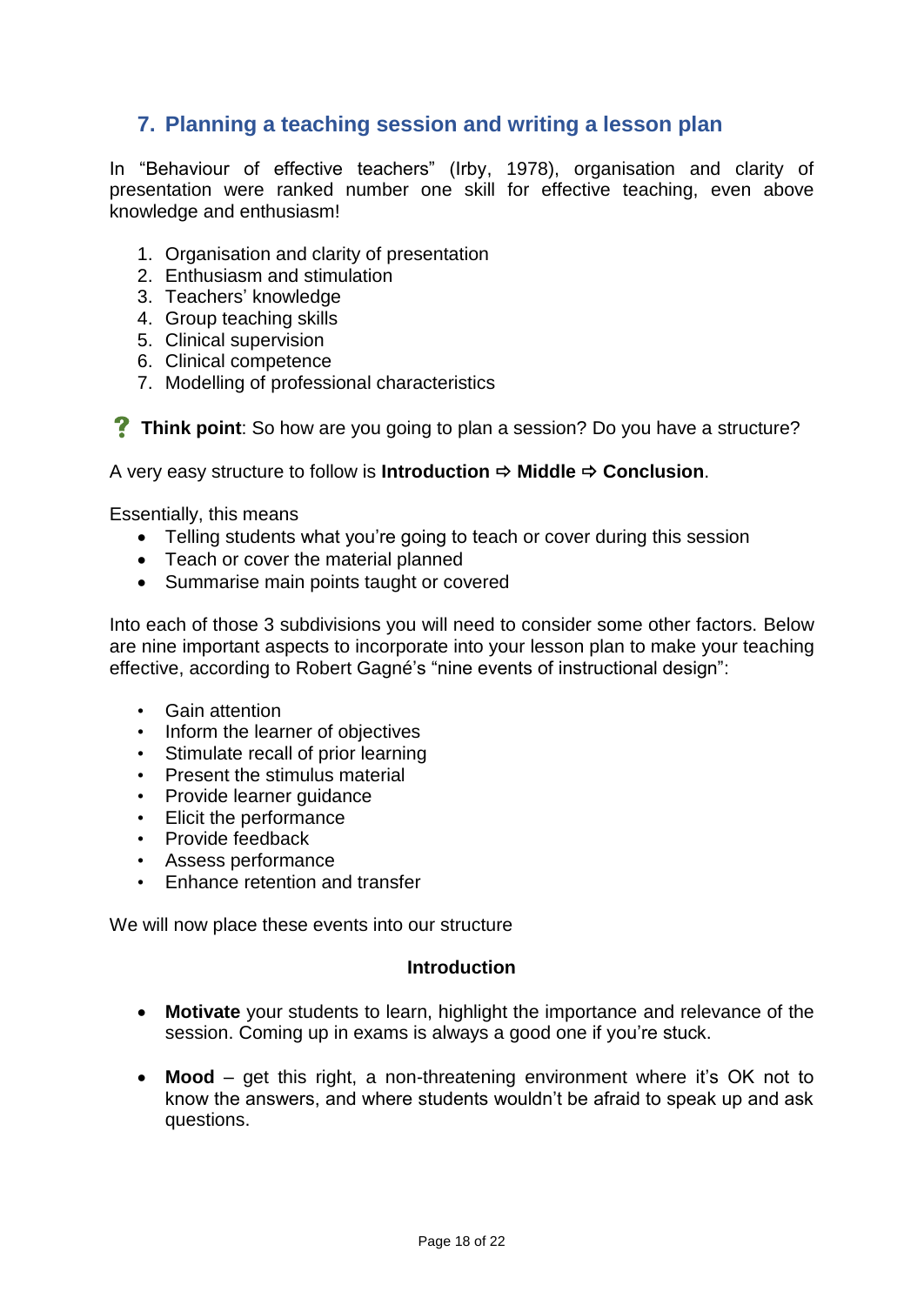- **Objectives**  Tell them what they will be able to do by the end of the session that they couldn't do before.
- **Content** Tell them how they will be achieving objectives.
- **Stimulate previous knowledge**  "The most important single factor influencing learning is what the learner already knows." (Ausubel, 1968). Find out what they know by asking questions, or setting a patient problem for discussion.

#### **Middle**

- **Vary the stimuli**  Our attention span is about 15 minutes. By varying the learning stimuli you can keep attention maximised. Mix information delivery with brainstorming, with practical sessions, presentations and discussion.
- **Less is more** This is self-explanatory, but an easy trap to fall into unless you remind yourself!
- **Check learning** just because you've taught it, it doesn't mean that's what has been learnt.

#### **Conclusion**

- **Summarise** Tell them what you've taught them, or ask them to summarise what was covered today, which would also help them remember it better!
- **Sense of achievement** do a little quiz, ask a question about patient care or get them to reflect on what they've learnt.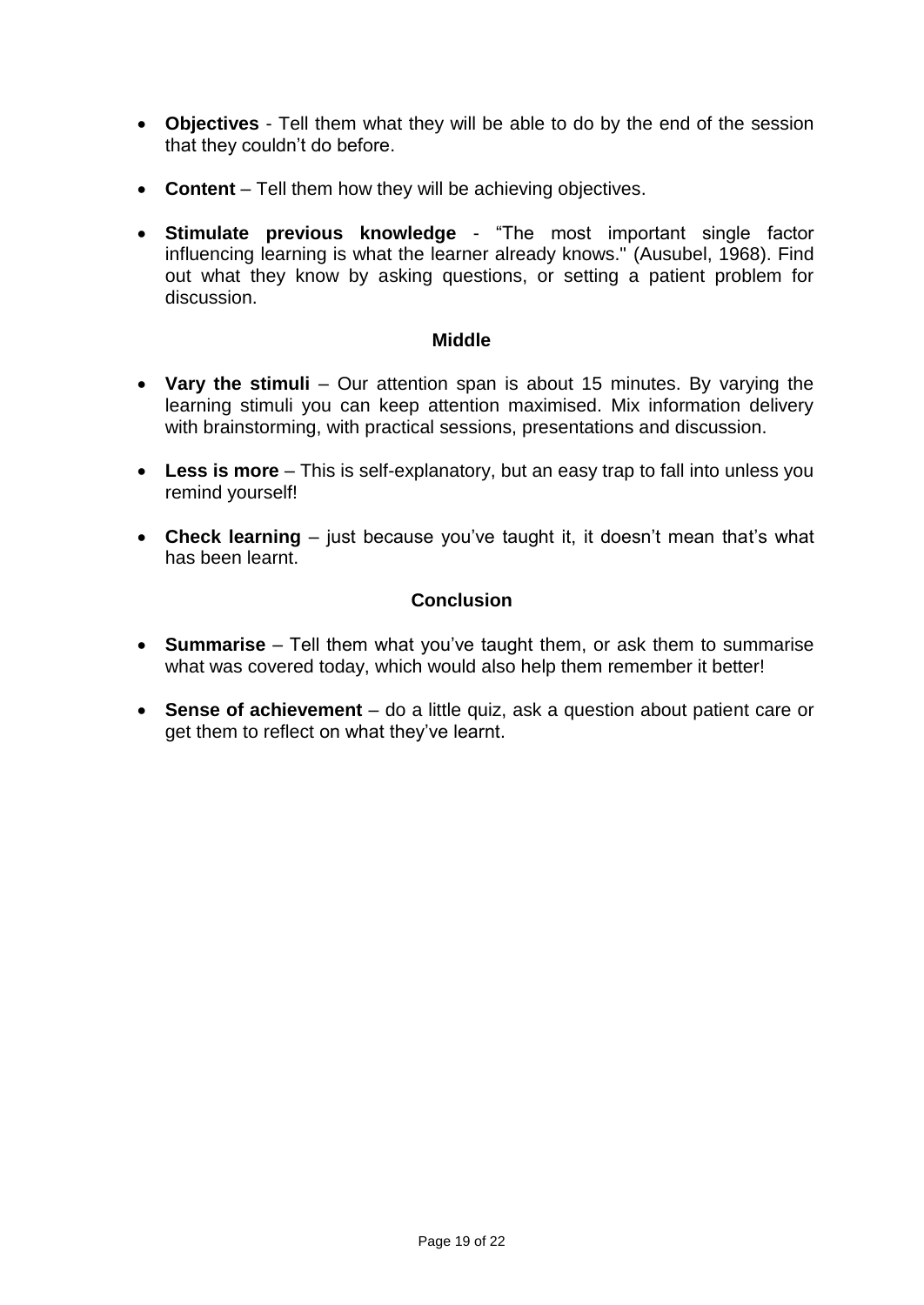# <span id="page-19-0"></span>**7.1 Sample lesson plan for an introductory session on Neurology**

It's often easier to illustrate a point with some examples and this guide will contain two sample lesson plans illustrating Gagné's 'Nine events for instruction'.

Just before that a little bit on aims and objectives.

#### **Aims & objectives:**

In summary, an aim is the broad-brush intention of the teaching programme. An objective is a more detailed statement of exactly what you intend the student to know at the end of that period of time. This may seem a bit basic, but makes an important point. Students learn best in smaller chunks, and if they know what they are setting out to do and how they are going to get there.

Below is sample lesson plan. The topic is how to take a history and examine a patient with a neurological condition.

| <b>Part of session</b>          | <b>Content</b>                                                                                                                                                                                                                                                                        | <b>Time</b> | <b>Resources</b>                          |
|---------------------------------|---------------------------------------------------------------------------------------------------------------------------------------------------------------------------------------------------------------------------------------------------------------------------------------|-------------|-------------------------------------------|
| <b>Introduction</b><br>Motivate | Neurological problems are very<br>common in later life. Making an<br>assessment is vital and not formally<br>taught anywhere else in year 3.<br>Neurological problems still however<br>come up in examinations. You will<br>also need this skill for next week's<br>session on falls. | 5mins       |                                           |
| Mood                            | Get to know the students; explain<br>whether it's ok to ask questions<br>during or at the end of the session;<br>tell them that they'd need to actively<br>participate, etc.                                                                                                          |             |                                           |
| <b>Objectives</b>               | By the end of this session you will be<br>able to<br>• Take a neurological history<br>• Perform a neurological<br>examination<br>• Describe the impact of a<br>neurological disease in terms of<br>physical, psychological and social<br>impact                                       | 5mins       | Flipchart/whiteboard<br><b>Objectives</b> |
| Content                         | Small group work re prior knowledge /<br>history taking.<br>Patient interview in pairs<br>Observed examination /                                                                                                                                                                      |             |                                           |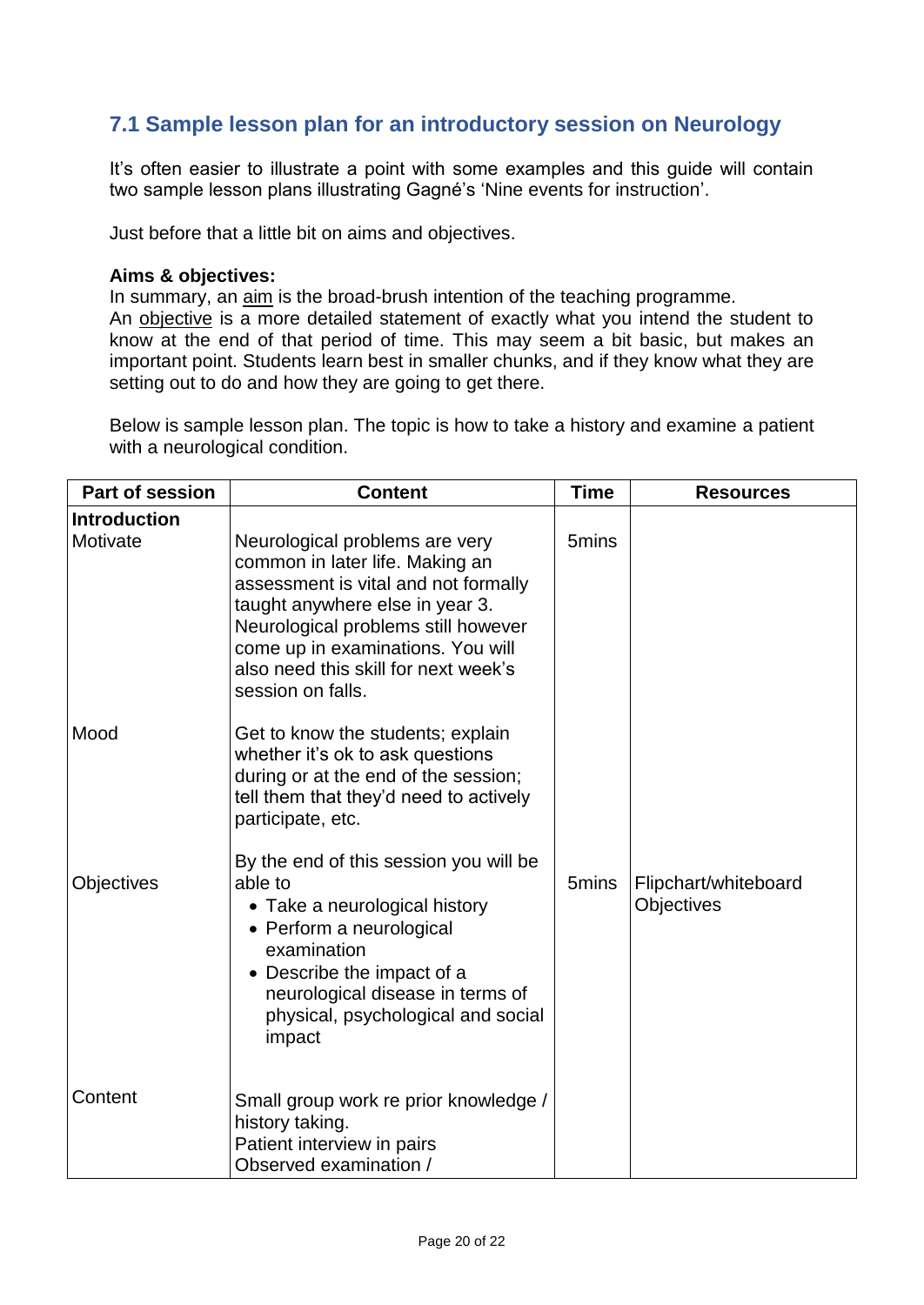|                   | demonstration depending on<br>competence<br>Presentation of clinical cases by the<br>pairs and plenary session                                                                                                                 |                                                 |                                     |
|-------------------|--------------------------------------------------------------------------------------------------------------------------------------------------------------------------------------------------------------------------------|-------------------------------------------------|-------------------------------------|
| Prior knowledge   | Reflections of patients with<br>neurological conditions on ward/own<br>experiences. Think about the steps in<br>performing a neurological<br>examination                                                                       | 5mins                                           | Flipchart                           |
| <b>Middle</b>     | History section - common<br>neurological conditions (prevalence<br>and perspective).<br>Think about hospital versus<br>community balance.<br>Patterns of common diseases and<br>why - link symptoms to pathological<br>process |                                                 | 30mins   Flipchart                  |
|                   | Patient interview and examination                                                                                                                                                                                              | 60mins                                          | Room space.<br>Equipment<br>Patient |
|                   | <b>Examination practice</b>                                                                                                                                                                                                    | 30mins                                          | On each other or patient            |
|                   | Plenary – case presentations and<br>feedback                                                                                                                                                                                   | 30mins<br>(15 <sub>min</sub> )<br>each<br>pair) |                                     |
| <b>Conclusion</b> | Sense of achievement - performed<br>an authentic examination                                                                                                                                                                   | 5mins                                           | Flipchart                           |
|                   | Summarise key points                                                                                                                                                                                                           |                                                 |                                     |
|                   | Revisit objectives – have they been<br>achieved?                                                                                                                                                                               |                                                 |                                     |